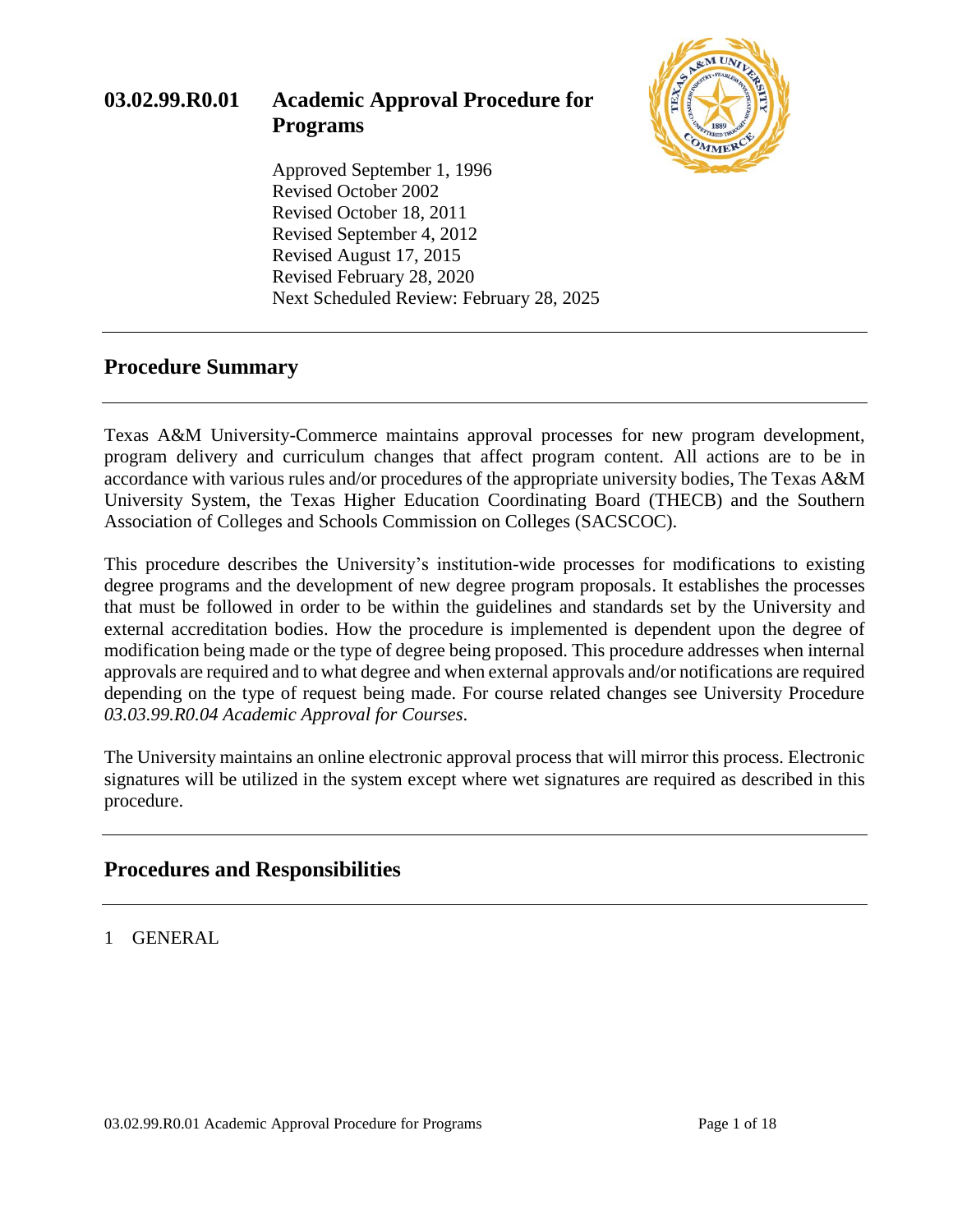- 1.1 The faculty, with support of the administration, is responsible for the development, implementation and monitoring of academic programs. In developing academic programs and making changes to the curriculum, the University will follow standards of good practice and the guidelines established by this procedure, the A&M System, THECB and SACSCOC. The University will avoid the unwarranted proliferation of degree programs.
- 1.2 The required A&M System forms must be completed in order to propose new programs, program changes, or program expansion. Because the A&M System regulations and required forms are changed from time-to-time, the most current forms available on the A&M System website should be used. Also, the required paperwork varies, depending on the level of the degree (i.e., bachelors, masters or doctoral); the field (engineering or non-engineering); and the projected cost (whether or not it exceeds \$2 million dollars).
- 1.3 The role of each approving body in this process is as follows:
	- 1.3.1 The Department Curriculum Committee reviews program proposals for curriculum alignment, available prerequisites, course types, and appropriate delivery method. The committee should also check for grammar, spelling, and clarity of the proposal before approving to the next level.
	- 1.3.2 The Department Head reviews program proposals for any impact on required semester credit hours, alignment of the program with any specialized accreditation, and adherence with THECB and/or SACSCOC requirements for review or notification. In addition, the Department Head should consider whether the program proposal is in line with the department's mission and that the department has the capacity to accommodate the proposal.
	- 1.3.3 The College Curriculum Committee reviews the department's adherence to the procedure, assesses whether the program proposal is in line with the college's mission and goals, and examines the proposal's clarity.
	- 1.3.4 As applicable, the Educator Certification Committee ensures that program changes comply with Texas Education Agency policy and Texas Administrative Code related to educator preparation and certification.
	- 1.3.5 The Dean of the College ensures the program proposal is in line with the college's academic mission and that the college has the capacity to accommodate the program proposal.
	- 1.3.6 Provost/Deans' Council reviews the program proposal considering the institutional impact and the University's capacity to accommodate the program proposal. The Provost determines whether the program proposal adheres to the academic mission and goals of the institution.
	- 1.3.7 Institutional Effectiveness reviews the program proposal for compliance with A&M System, THECB, and SACSCOC rules, as applicable.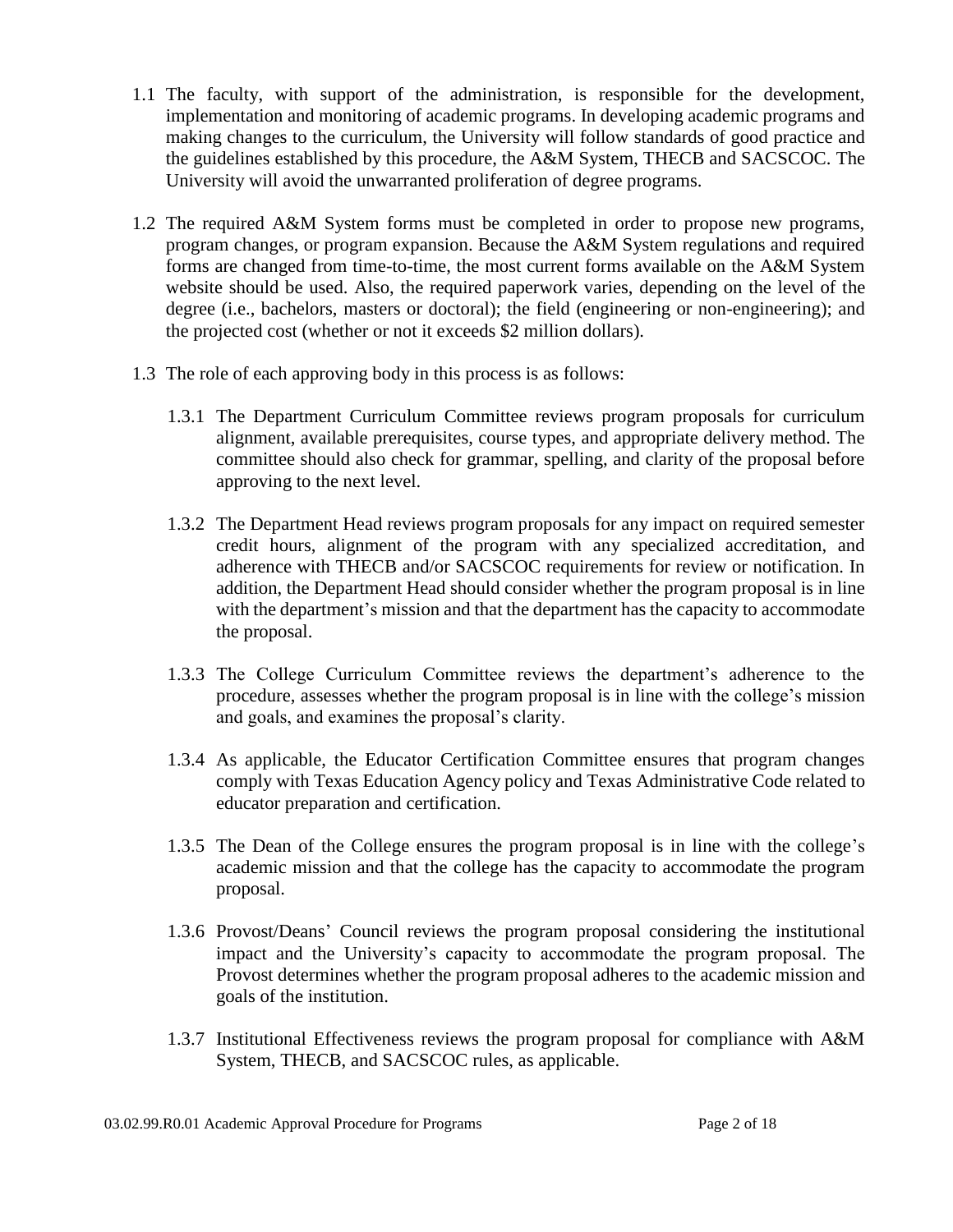- 1.3.8 As applicable, Graduate Council reviews the proposal to ensure the proposal aligns with current Graduate School procedures. This should also involve a review of the proposal in light of the academic mission and goals of the Graduate School.
- 1.3.9 As applicable, the Academic Department Heads Council reviews the proposal for its possible effects on existing undergraduate program. This should include a review of the proposal to eliminate duplications and suggest efficiencies.
- 1.3.10 President's Office submits the required notification to applicable external bodies (A&M System, THECB, and SACSCOC, as applicable).
- 1.3.11 Faculty Senate ensures the entities involved have complied with all steps of this procedure.
- 1.4 The University will proceed with changes only after careful review and approval by the appropriate A&M-Commerce faculty and administrative bodies, as well as approval by applicable external bodies (A&M System, THECB, and SACSCOC, as applicable). Faculty Senate approval is required on all new program development and program curricular changes. Graduate Council review and approval is required on all new graduate programs and graduate program curricular changes. For changes that impact an educator certification program, review and approval by the Educator Certification Committee is required.
	- 1.4.1 All colleges must develop an academic approval process that, at a minimum, involves program oversight by its Executive Council.
	- 1.4.2 Schools that report to a College Dean will follow the departmental process. Schools that report to the Provost will follow the departmental and college process combined in accordance with their school curriculum approval process.

## 2 TYPES OF PROGRAM PROPOSAL REQUESTS

In all regards, the primary responsibility for the quality of the educational program resides with the faculty. The University will proceed with marketing and implementation of new programs or expansion of existing programs only after careful review and approval by the appropriate A&M-Commerce faculty and administrative bodies, as well as approval by applicable external bodies (A&M System, THECB, and SACSCOC).

Requests include, but are not limited to, the following:

- 2.1 New degree program requests (including bachelors, masters, specialist, doctoral);
	- 2.1.1 See the A&M System Office of Academic Affairs [Agenda Item Submission Calendar](http://www.tamus.edu/academic/approval-process/) for submission dates.
	- 2.1.2 Prior to submitting a new program proposal to the A&M System and 60 days before the request is submitted to THECB, Institutional Effectiveness shall notify all public and/or private institutions within 50 miles of the teaching site of its intention to offer the program. Thirty days must be allowed for area institutions to submit their objections to the plan to offer the program.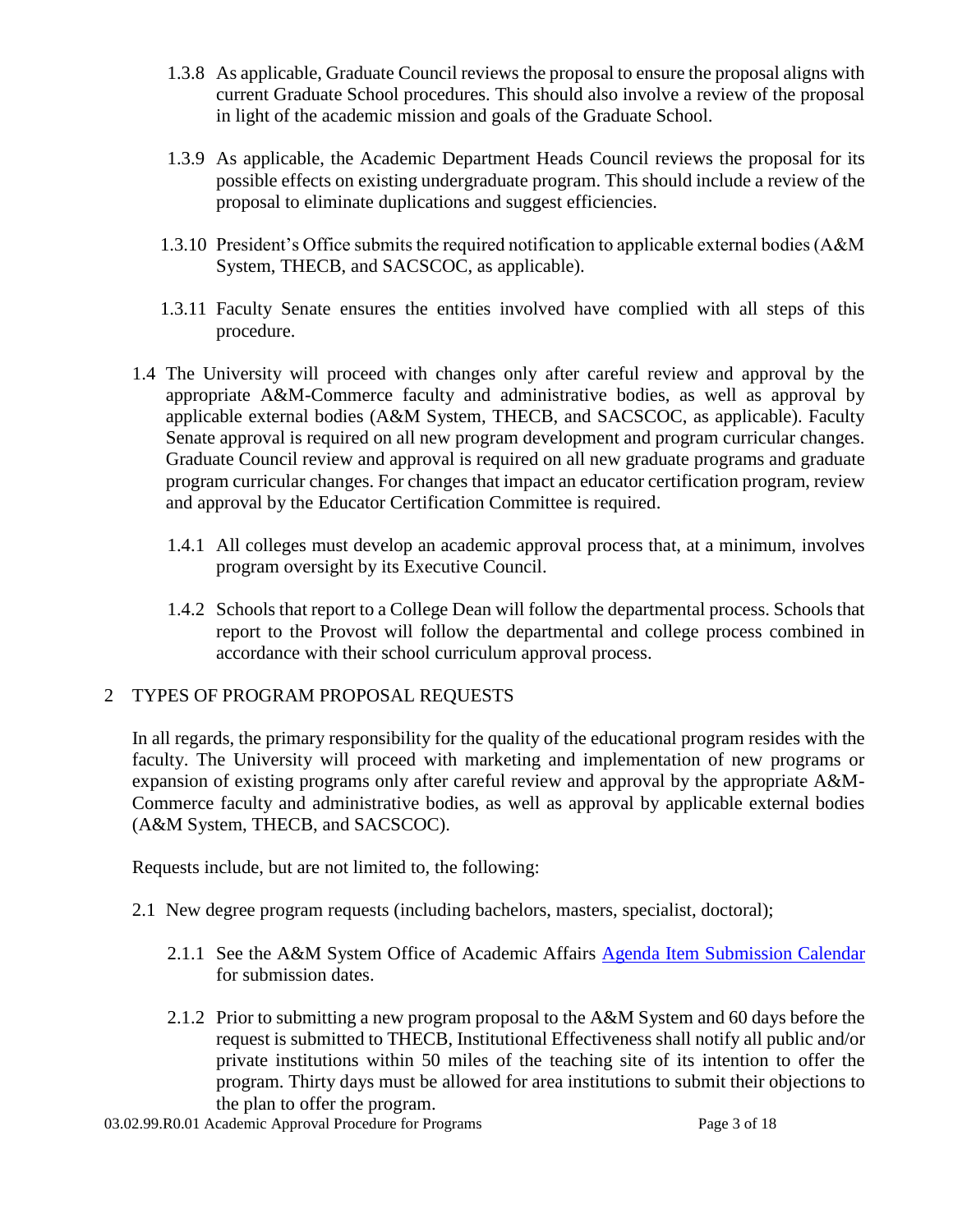- 2.1.3 If no objections are received within the 30 day period, THECB will review the proposal within 45-60 days of receipt of the proposal.
- 2.1.4 New engineering or doctoral programs, as well as programs that do not meet the under \$ 2 million cost criteria, require a more in-depth review process (See § 3.1.5).
- 2.2 New stand-alone minors which might require SACSCOC approval;

Proposed minors requiring the development of new courses in a content area or at a level not associated with an existing, approved degree program may constitute a substantive change requiring approval from SACSCOC.

2.3 New certificate programs;

Proposed undergraduate certificate programs over 20 semester credit hours and graduate certificate programs over 15 semester credit hours require approval by THECB. If the certificate program requires the development of new courses in a content area or at a level not associated with an existing, approved degree program, the certificate may constitute a substantive change requiring approval from SACSCOC. If the certificate program exceeds the THECB semester credit hour thresholds, area notification is required 60 days prior to the proposal being submitted to THECB. The Provost's Office shall notify all public institutions within 50 miles of the teaching site of its intention to offer the program. Thirty days must be allowed for area institutions to submit their objections to the plan to offer the certificate program.

- 2.4 New competency-based programs or the conversion of an existing program to a competencybased format;
- 2.5 Expansion of authority of existing programs (offering 50% or more of a degree program by distance education) includes, but is not limited to:
	- 2.5.1 Face-to-face instruction at an approved existing or a new off-site location;
	- 2.5.2 Technology-based instruction (TTVN); or
	- 2.5.3 Online delivery; or
	- 2.5.4 A combination of any of the above.
	- 2.5.5 If the request is an expansion to an off-site teaching location, THECB requires that 30 days prior to submitting the request to THECB, Institutional Effectiveness shall notify all public institutions within 50 miles of the teaching site of its intention to offer the program. Thirty days must be allowed for area institutions to submit their objections to the plan to offer the program.
- 2.6 Administrative changes to existing programs, substantive and non-substantive (any one or combination of the following):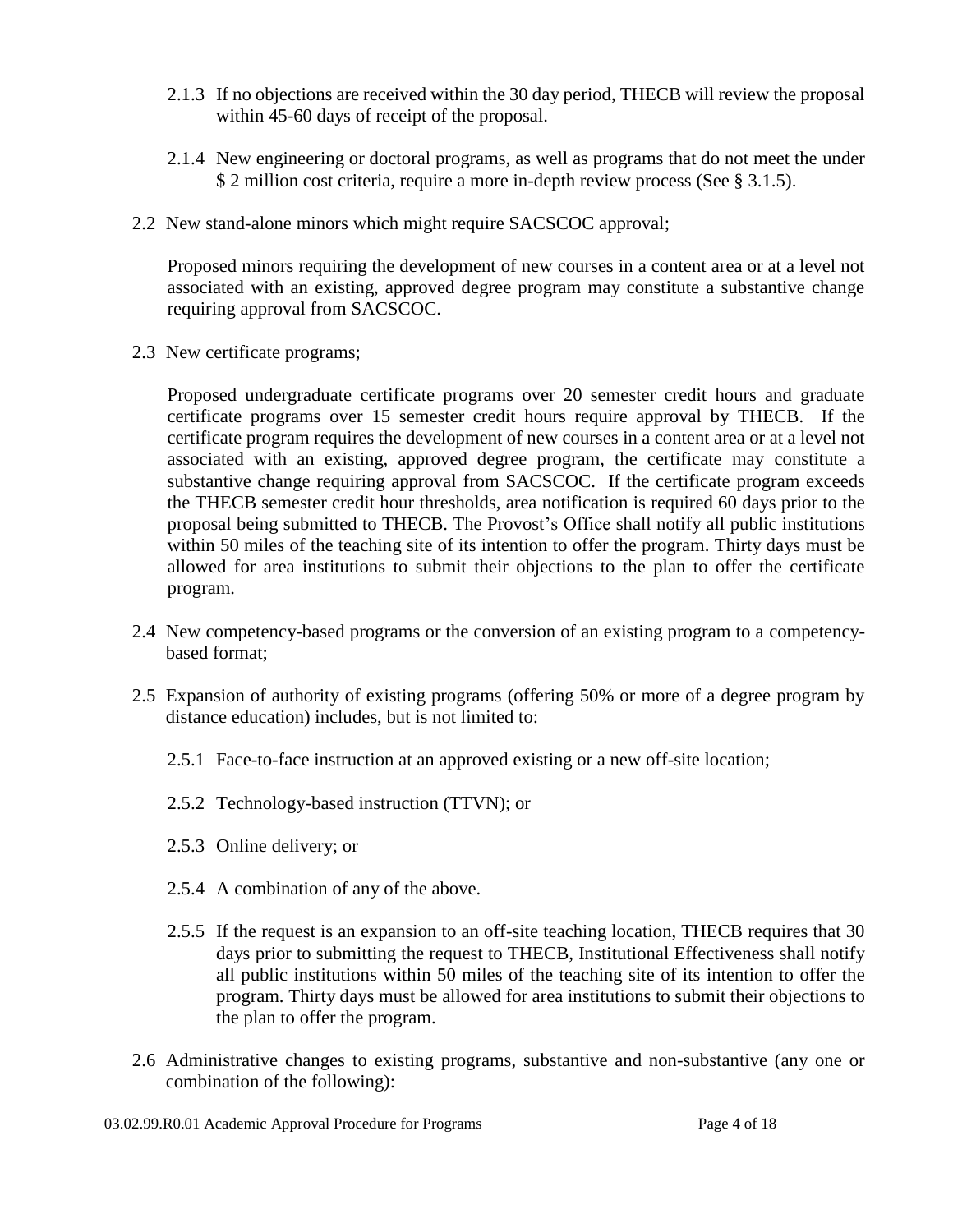- 2.6.1 Change to program title;
- 2.6.2 Change to CIP code;
- 2.6.3 Degree type change (e.g. addition of a BA or deletion of a MS, etc.);
- 2.6.4 Change to a program's minimum semester credit hours requirement.

#### 3 PROGRAM APPROVAL PROCESS (Appendices A,B, & C)

- 3.1 Internal Process Overview:
	- 3.1.1 See the [Academic Calendars](http://www.tamuc.edu/admissions/onestopshop/registrar/academicCalendars/default.aspx) for submission dates.
	- 3.1.2 Program proposals require departmental, college, Institutional Effectiveness, Faculty Senate, and Provost/Deans' Council approvals.
	- 3.1.3 Graduate Council must approve changes to graduate programs and new graduate certificates involving more than 15 hours of graduate credit hours.
	- 3.1.4 Academic Department Heads Council must approve changes to undergraduate programs and new undergraduate certificates involving more than 20 hours of undergraduate credit hours.
	- 3.1.5 Each entity in the approval process may reject the proposal; send the proposal back for revision, clarification, or modification; or approve the proposal.
	- 3.1.6 When proposing a new engineering degree program, a doctoral program, or when a proposed program has costs that exceed \$2 million, the following process must be followed:
		- 3.1.6.1 A Preliminary Authority Request Form must be completed and submitted. (See Appendix C)
		- 3.1.6.2 The Department Head submits the Preliminary Authority Request Form to the applicable College Dean for review.
		- 3.1.6.3 If approved by the College Dean, the form is then submitted to the Provost's Office for presentation and review by Deans' Council.
		- 3.1.6.4 If approved, the appropriate faculty member works with Institutional Effectiveness to prepare the required notification to A&M System, THECB, and SACSCOC, as applicable.
		- 3.1.6.5 Institutional Effectiveness will work with the Provost's Office to prepare all material for submission for necessary approvals.
		- 3.1.6.6 President's Office to submit the required notification to A&M System, THECB, and SACSCOC, as applicable.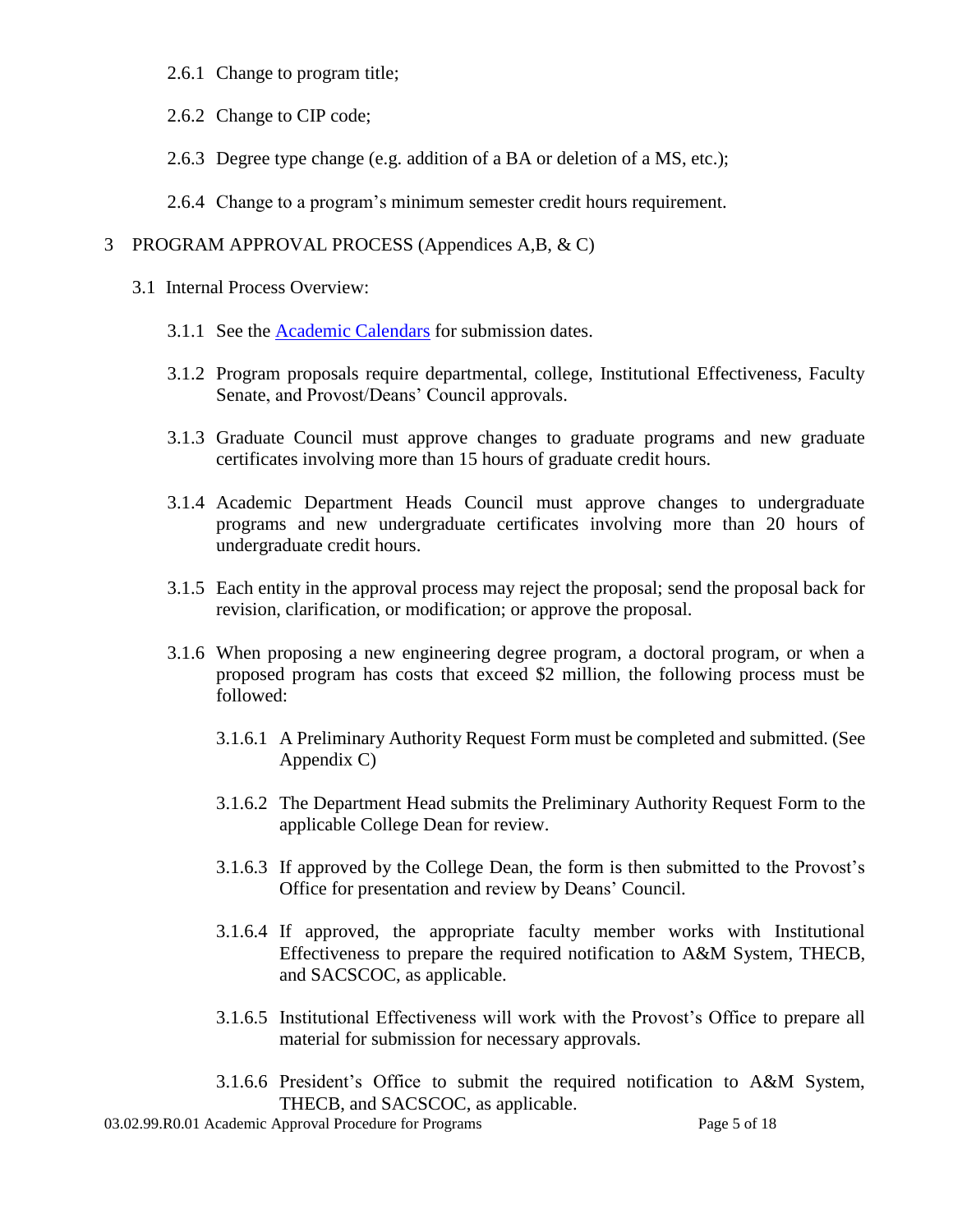- 3.2 Internal program approval will proceed in the following order.
	- 3.2.1 Department:
		- 3.2.1.1 The department faculty member, working with the Department Head and College Dean, will request permission from the Provost to proceed with the planned program development, modification or expansion.
		- 3.2.1.2 Once Provost permission is received, the department faculty member completes the necessary electronic form and the required A&M System forms, if applicable.
		- 3.2.1.3 Approved by Department Curriculum Committee.
		- 3.2.1.4 Approved by Department Head.
	- 3.2.2 Institutional Effectiveness reviews the program proposal to determine any applicable external approvals (A&M System, THECB and SACSCOC) and works with the department to complete the necessary documentation.
	- 3.2.3 College
		- 3.2.3.1 Approved by College Curriculum Committee.
		- 3.2.3.2 Approved by College Executive Committee.
		- 3.2.3.3 Approved by College Dean.
	- 3.2.4 The Educator Certification Committee is notified of any changes that may impact an educator certification program. The Educator Certification Committee ensures that program changes comply with Texas Education Agency policy and Texas Administrative Code related to educator preparation and certification.
	- 3.2.5 Graduate Council (graduate level proposals only) or Academic Department Heads Council (undergraduate level proposals only).
	- 3.2.6 Faculty Senate.
	- 3.2.7 Provost/Deans' Council.
	- 3.2.8 Institutional Effectiveness.
	- 3.2.9 Provost's Office, Institutional Effectiveness, Registrar's Office, and affected College Dean(s) and Department Head(s) are notified of approval progress.
	- 3.2.10 Institutional Effectiveness coordinates submission of all internally approved program proposals to the applicable external approving bodies.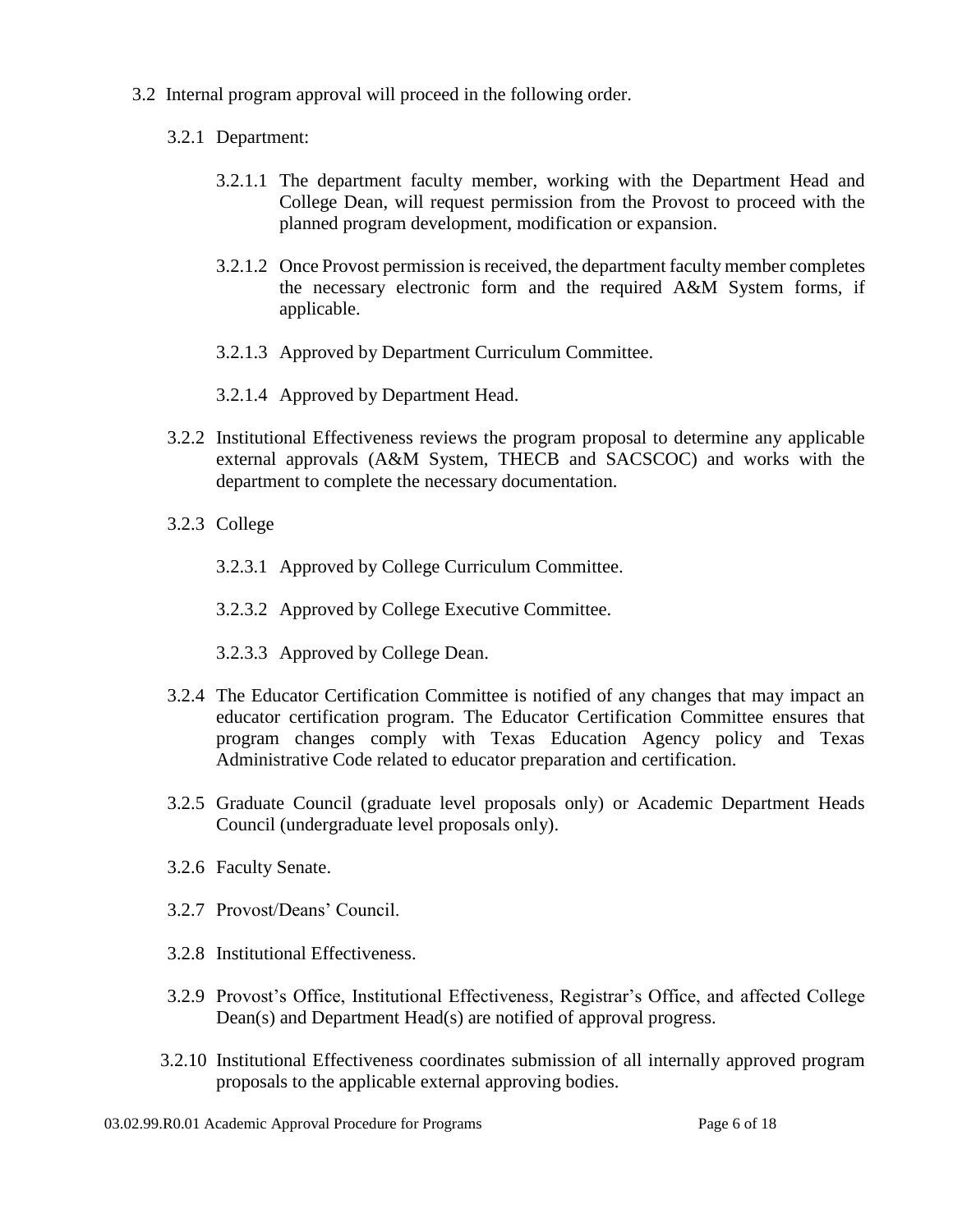- 3.2.11 Each entity in the approval process may reject the proposal; send the proposal back for revision, clarification, or modification; or approve the proposal.
- 3.3 External approval overview:
	- 3.3.1 Program proposals requiring external approval should be submitted well in advance of the intended implementation date, as the approval process takes some time (at least 6 months for System and THECB approval and up to 1  $\frac{1}{2}$  years for SACSCOC approval).
	- 3.3.2 Program proposals always require department, college, Provost/Deans' Council, Institutional Effectiveness, and Faculty Senate approval before submission for external approval.
	- 3.3.3 Graduate Council must approve expansion or changes to graduate programs and proposals for new graduate programs and certificates involving more than 15 hours of graduate credit hours.
	- 3.3.4 Academic Department Heads Council must approve expansion or changes to undergraduate programs and proposals for new undergraduate programs and certificates involving more than 20 hours of undergraduate credit hours.
- 3.4 External submission process:
	- 3.4.1 Once all program proposals have received the internal approvals, Institutional Effectiveness will organize the required proposal documentation needed for external approval and work with the Provost's Office and the President's Office in obtaining required signatures. Upon determination, the documentation is ready for external submission. The President's Office will submit the proposal to the A&M System.
	- 3.4.2 The proposal documents will be submitted for review and approval to the following external authorizing bodies, as applicable:
		- 3.4.2.1 A&M System Office of Academic Affairs;
		- 3.4.2.2 Board of Regents of The Texas A&M University System;
		- 3.4.2.3 THECB;
		- 3.4.2.4 SACSCOC;
		- 3.4.2.5 Other external review/approval accreditation bodies.
	- 3.4.3 Following A&M System, THECB, and SACSCOC approvals (as applicable), program additions or changes will be incorporated into the degree audit information and into the following academic year's undergraduate catalog and/or graduate catalog, if timing allows.
	- 3.4.4 Program changes shall not be marketed or implemented until confirmation that all requisite approvals have been received.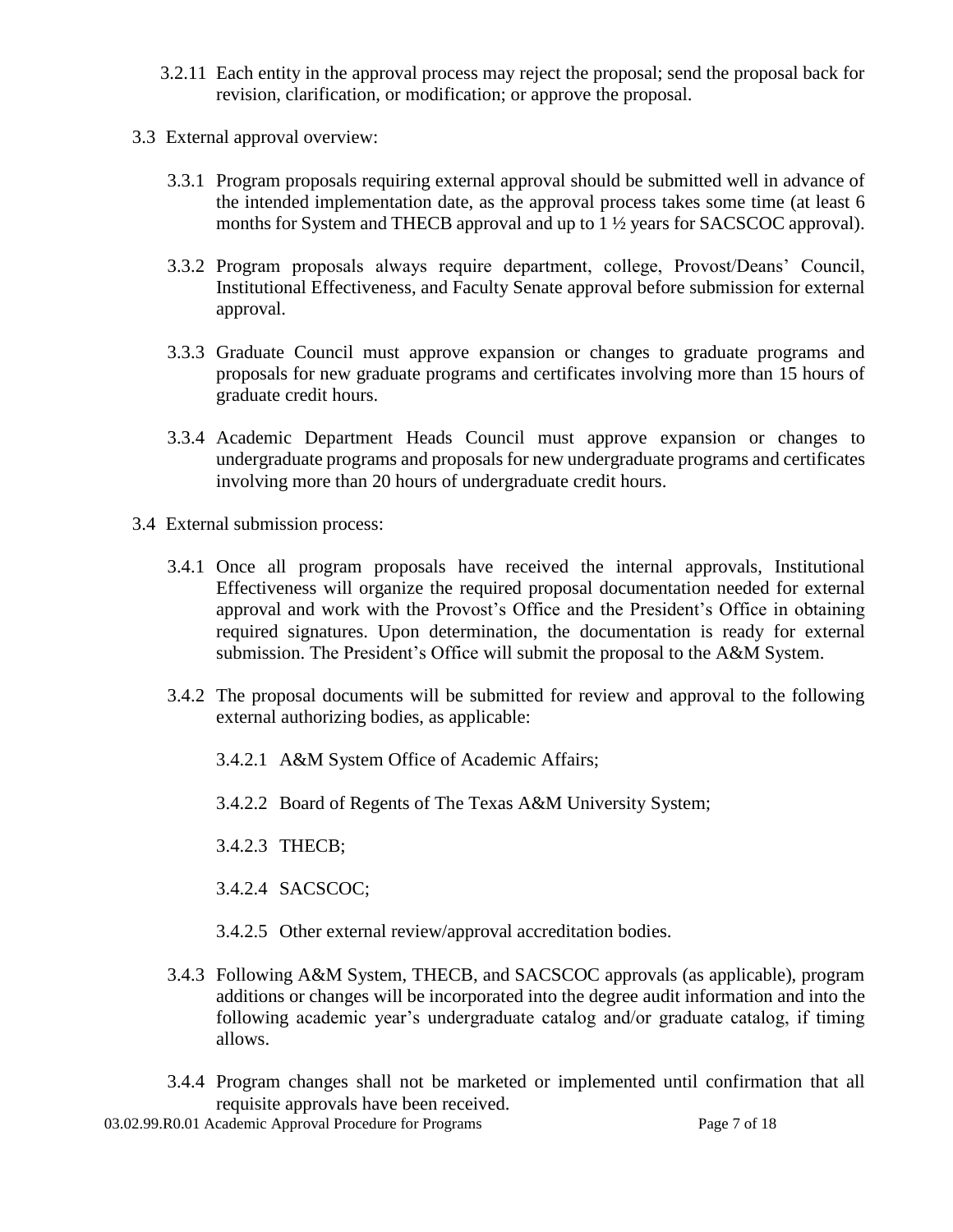## 4 REQUESTS NOT REQUIRING EXTERNAL APPROVAL

Types of changes that do not require external approval include, but are not limited to, the following:

- 4.1 Modification of an academic plan that involves creating a track(s), a specialization, a major, an emphasis, etc.
- 4.2 Implementation of an upper level undergraduate certificate program requiring 20 semester credit hours or less which does not represent a significant departure.
- 4.3 Implementation of a graduate certificate program requiring 15 semester credit hours or less which does not represent a significant departure.
- 5 ADMINISTRATIVE CHANGE PROPOSALS (Appendix D)
	- 5.1 Overview:
		- 5.1.1 Certain requests do not require routing through the electronic approval process, but still require limited internal and external approval.
		- 5.1.2 Administrative requests include, but are not limited to, the following:
			- 5.1.2.1 Cooperative agreements, including but not limited to, dual and joint degrees;
			- 5.1.2.2 Renaming of colleges, schools or departments;
			- 5.1.2.3 Modification to existing academic units;
			- 5.1.2.4 Move of programs or departments to different academic units;
			- 5.1.2.5 Creation of new academic units (e.g. department, college, school); and/or
			- 5.1.2.6 Request for a change in the Table of Programs needed when the instructional discipline area requested is not approved by the THECB as being within the institution's mission (doctoral programs only).
	- 5.2 Submission process:
		- 5.2.1 Administrative changes must be recommended by the Provost's Office before any request for change can proceed.
		- 5.2.2 Upon the Provost's recommendation, the required A&M System forms are completed and submitted for approval as follows:
			- 5.2.2.1 Faculty Senate;
			- 5.2.2.2 Graduate Council (as applicable);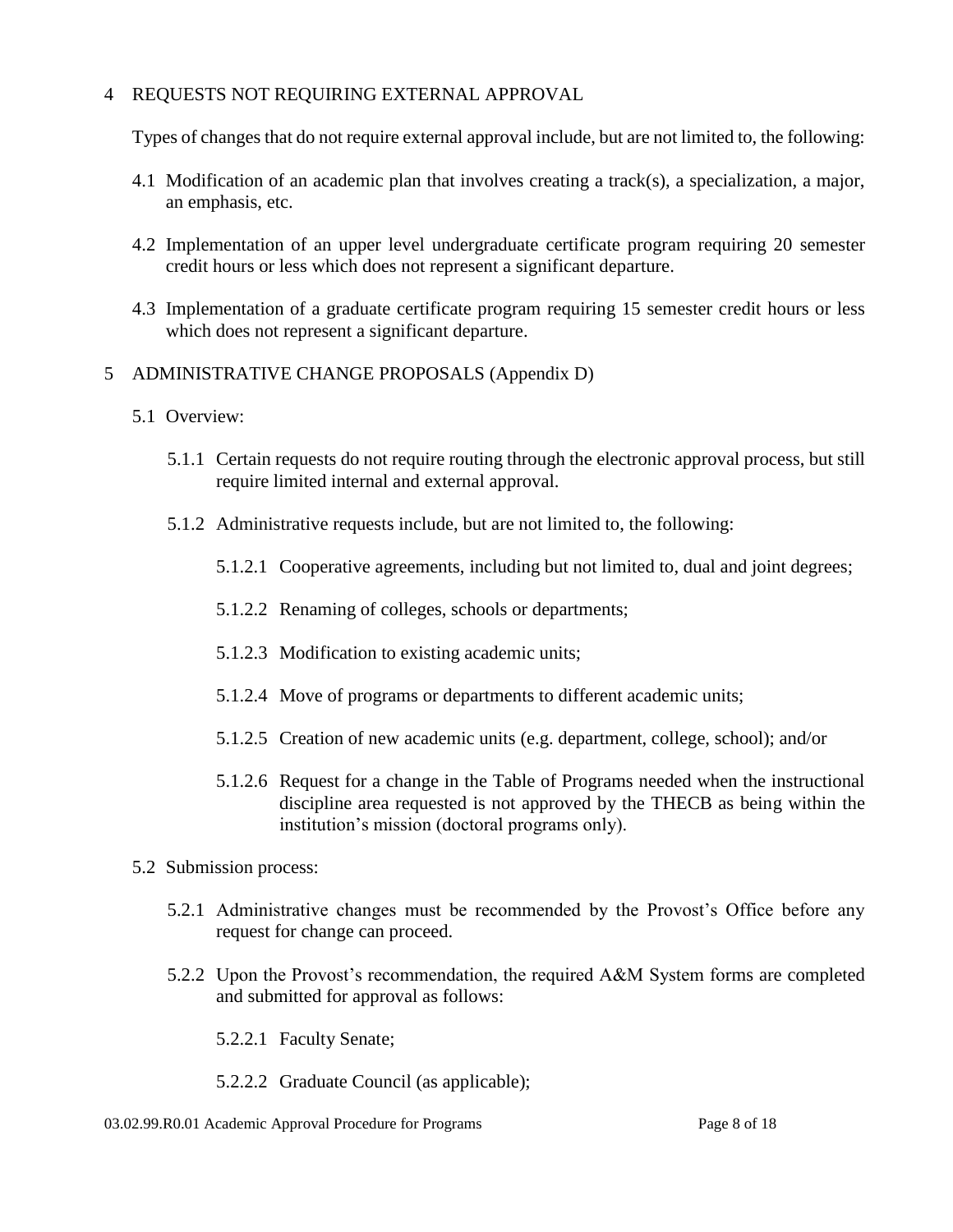5.2.2.3 Provost/Deans' Council;

5.2.2.4 Institutional Effectiveness.

- 5.2.3 Each entity in the approval process may reject the proposal; send the proposal back for revision, clarification, or modification; or approve the proposal.
- 5.2.4 Once approved, the documentation is provided to the President for review and signing.
- 5.2.5 After the required forms are approved and signed by the President, the appropriate documents will be submitted for review and approval to the following external authorizing bodies, as applicable:
	- 5.2.5.1 A&M System Office of Academic Affairs;
	- 5.2.5.2 Board of Regents of The Texas A&M University System;
	- 5.2.5.3 THECB;
	- 5.2.5.4 SACSCOC;
	- 5.2.5.5 Other external review/approval accreditation bodies.
- 5.2.6 Following A&M System, THECB, and SACSCOC approval (as applicable), administrative changes will be incorporated into the degree audit information and into the following academic year's undergraduate catalog and/or graduate catalog, if timing allows.
- 5.2.7 No administrative change or academic agreements or association shall be marketed or implemented until confirmation that all requisite approvals have been received.

## **Related Statutes, Policies, or Requirements**

System Policy *[03.02 Policies for the Establishment and Revision of Mission Statements and Tables of](http://policies.tamus.edu/03-02.pdf)  [Programs](http://policies.tamus.edu/03-02.pdf)*

System Regulation *[03.02.02 Approval Procedures for Degree Programs, Administrative Changes,](http://policies.tamus.edu/03-02-02.pdf)  [Etc.](http://policies.tamus.edu/03-02-02.pdf)*

[System Academic Affairs Program/Administrative Approval](http://www.tamus.edu/academic/approval-process/) 

Texas Higher Education [Coordinating Board Rules](http://www.thecb.state.tx.us/apps/Laws/default.cfm)

[Southern Association of Colleges and Schools Commission on Colleges Policies and Publications](http://www.sacscoc.org/pol.asp)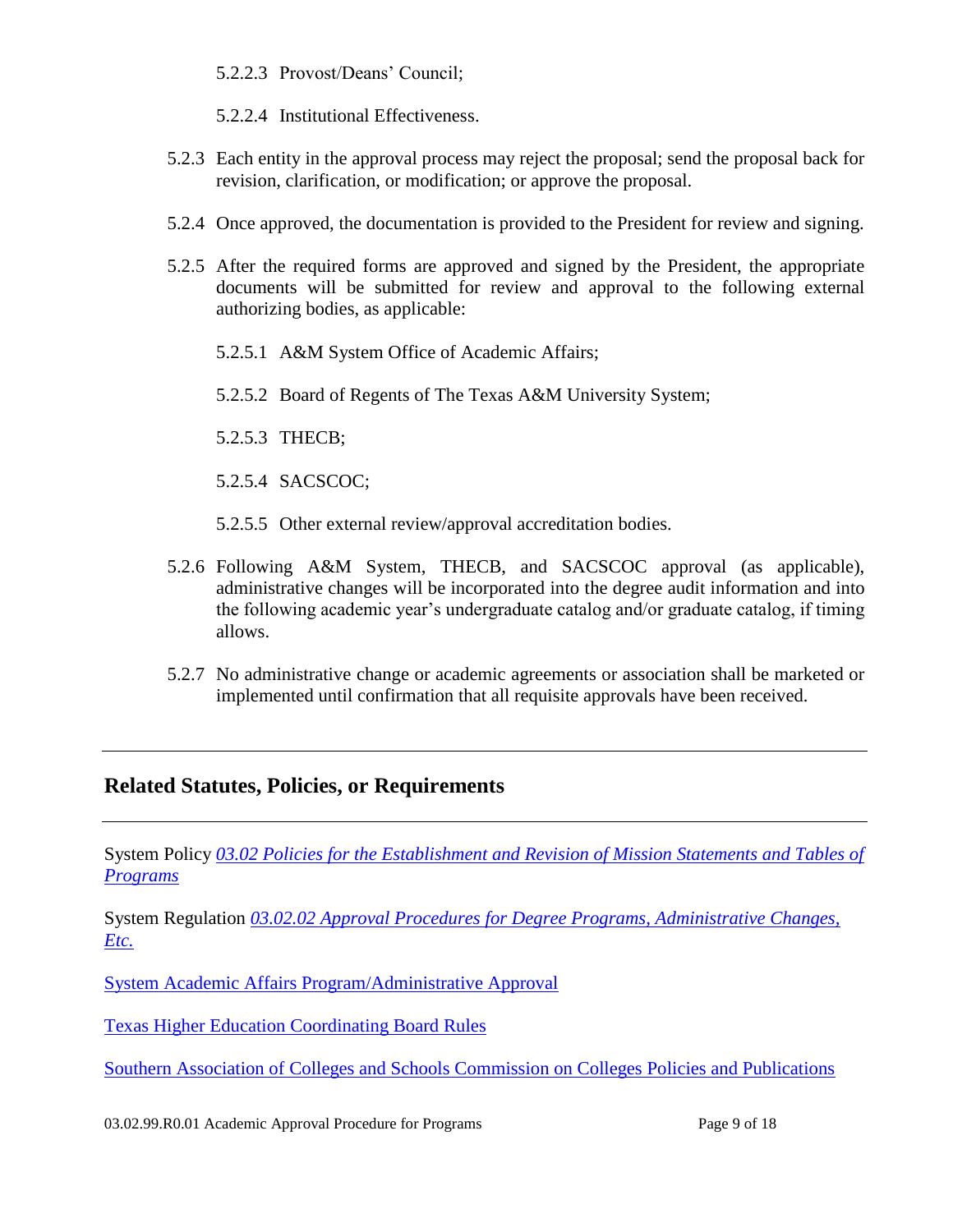[Substantive Change for SACSCOC Accredited Institutions Policy Statement](http://www.sacscoc.org/pdf/081705/SubstantiveChange.pdfhttp:/www.sacscoc.org/pdf/081705/SubstantiveChange.pdf)

University Procedure *[03.02.99.R0.03 Programmatic and Administrative Substantive Changes](http://www.tamuc.edu/aboutUs/policiesProceduresStandardsStatements/rulesProcedures/03StatementsOfMissionAndObjectives/03.02.99.R0.03.pdf)  [Approval Process](http://www.tamuc.edu/aboutUs/policiesProceduresStandardsStatements/rulesProcedures/03StatementsOfMissionAndObjectives/03.02.99.R0.03.pdf)*

University Procedure *[03.02.99.R0.04 Academic Approval Procedure for Courses](http://www.tamuc.edu/aboutUs/policiesProceduresStandardsStatements/rulesProcedures/03StatementsOfMissionAndObjectives/03.02.99.R0.04.pdf)*

# **Appendix**

Appendix A *Preliminary Authority Request*

Appendix B *Program Approval Process*

Appendix C *Preliminary Program Request Form*

Appendix D *Administrative Change Proposal*

## **Contact Office**

Office of the Provost & Vice President for Academic Affairs 903.886.5410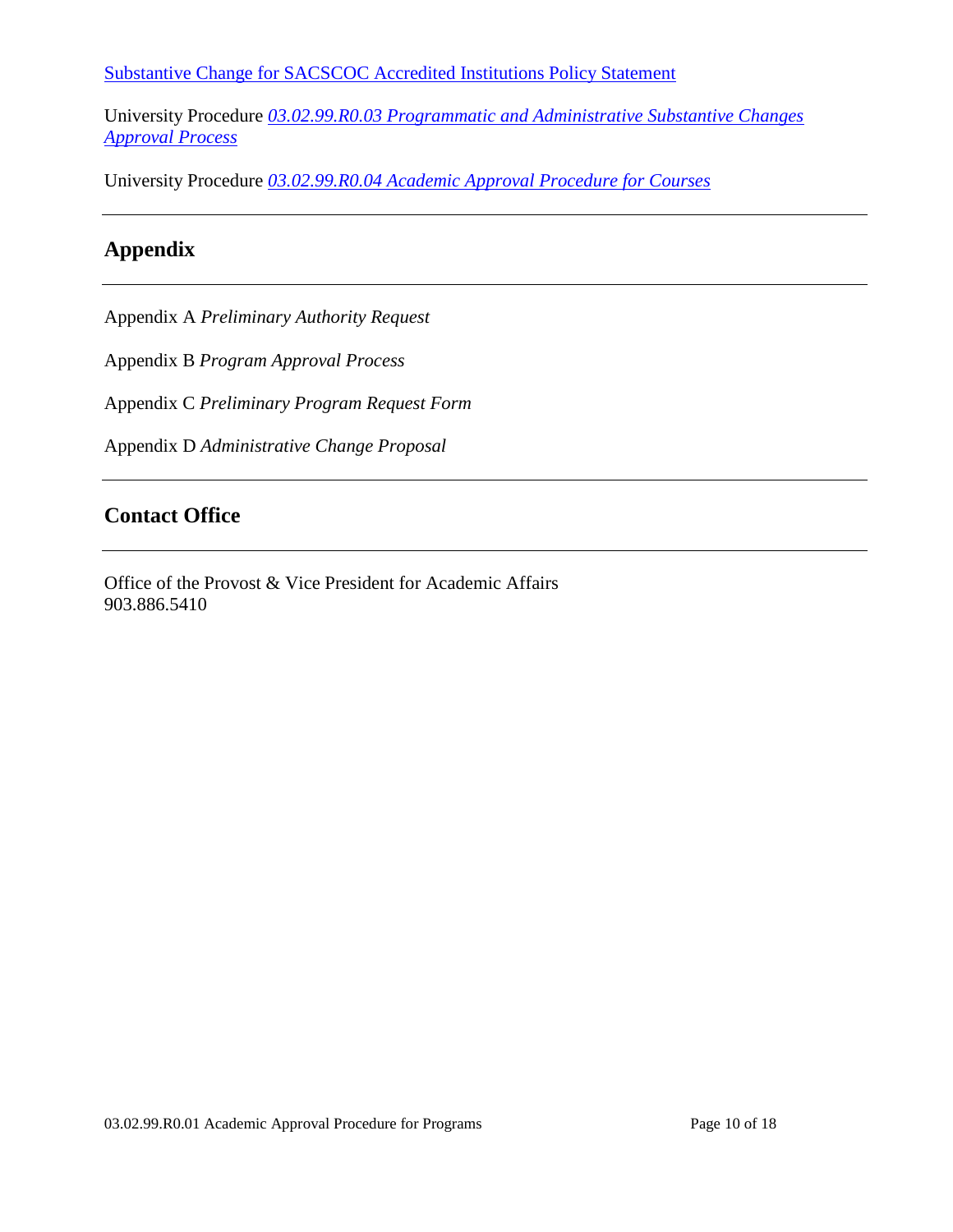# **Preliminary Authority Request**

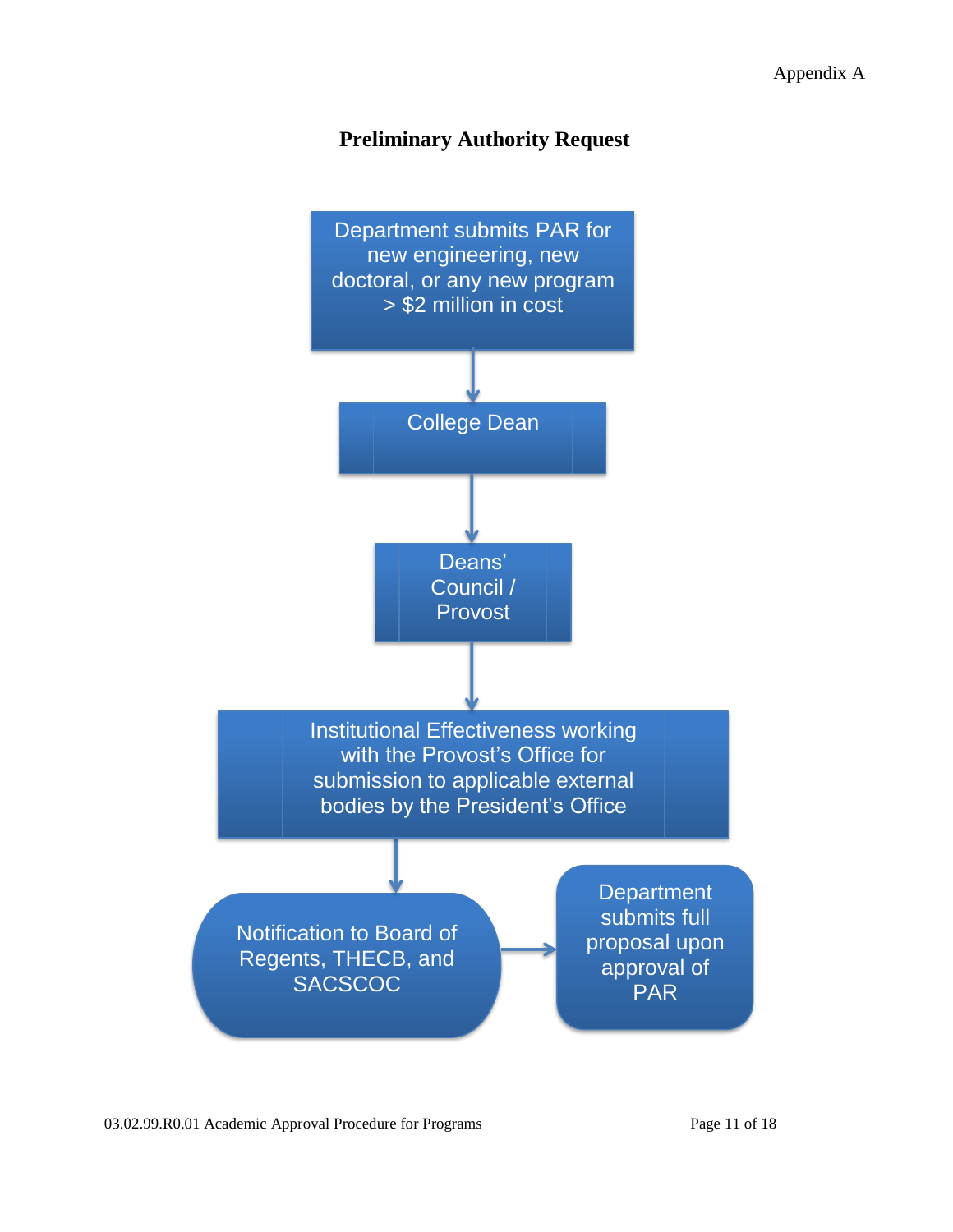# **Program Approval Process**

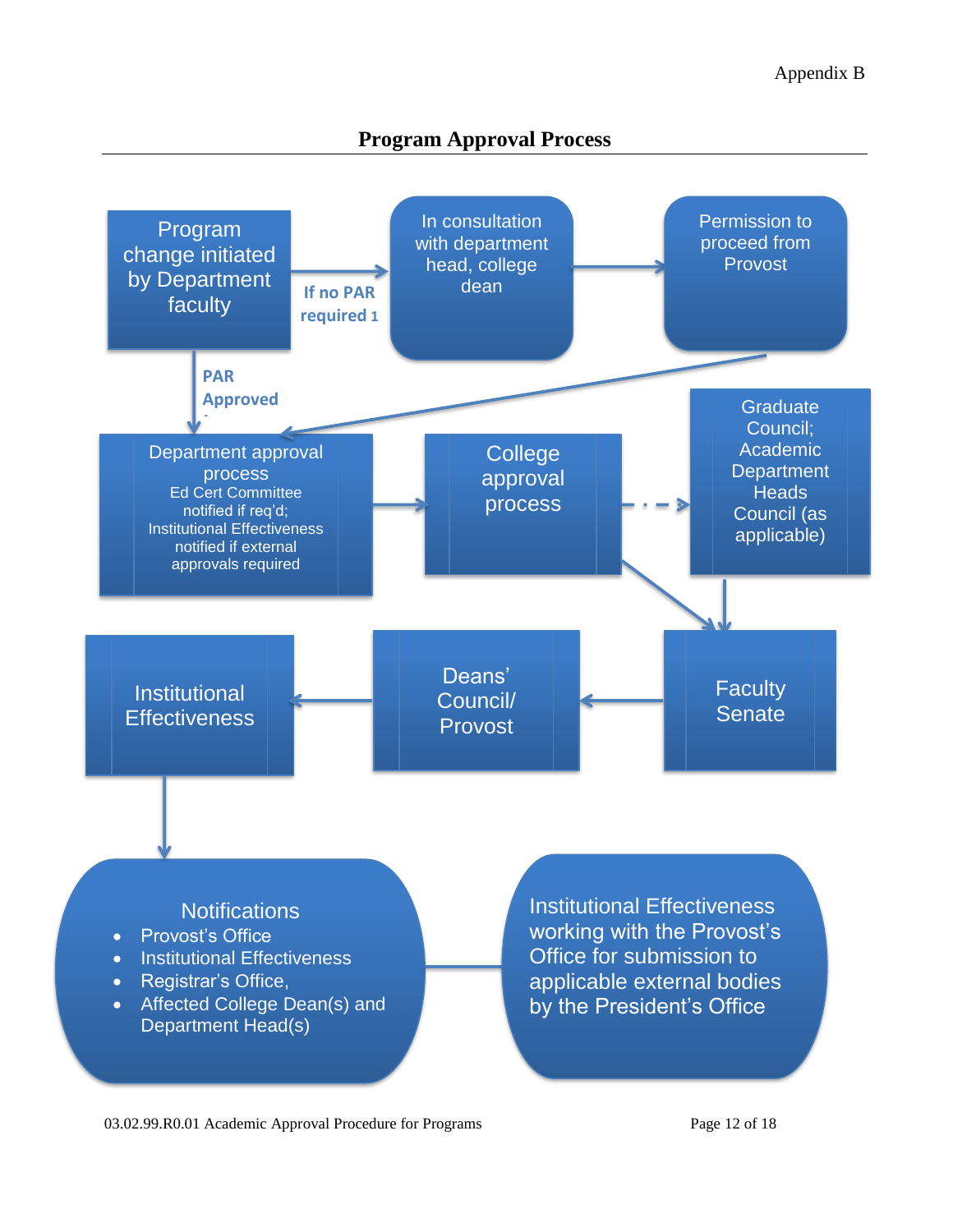## **PRELIMINARY PROGRAM REQUEST FOR NEW AND EXPANDED PROGRAMS**

Proposed (name of degree/B.S., M.Ed., etc.) with a major in (include CIP code)

## **GENERAL INFORMATION AND PROGRAM DESCRIPTION**

College: Department Degree program name & proposed CIP code:

Program Description Abstract: Describe the new program or program change, date of implementation, targeted student population, projected life of the program, instructional delivery methods, off or on campus, percent offered online.

Projected headcount & SCH enrollment (Years 1-3): Delivery mode/site: Proposed implementation date:

Total Recurring & Non-Recurring budget required (Years 1-3):

## **JUSTIFICATION & RATIONALE FOR PROGRAM**

*Provide a clear statement of the nature and purpose of the program or change in the context of the institutional mission and strategic plan goals. Include evidence of participation of relevant faculty and other groups in the program proposal development.*

## **ELEMENTS OF THE PROPOSAL**

Before establishing a new academic program or initiating a substantive change as outlined above, a proposal must be submitted to the Office of the Provost for review and approval of its administrative and financial feasibility. Each proposal must include information regarding each of the following elements with content tailored as necessary depending on the nature of the request:

## 1.1. **Needs Assessment**

Describe the program or change, description of primary target audience, and employment opportunities in the service area of A&M-Commerce. Letters of support from the community and business leaders should be attached as supporting documentation.

**Employment Opportunities** (include data from the [Bureau of Labor Statistics a](http://stats.bls.gov/)nd [Texas](http://www.twc.state.tx.us/) [Workforce](http://www.twc.state.tx.us/)  [Commission](http://www.twc.state.tx.us/)*) (state, regional, national, as applicable; include URL references if applicable)*

1.1.1 A demonstrated need for the proposed program or change in terms of present and future needs of the component, institution, region and state (depending on the nature of the request);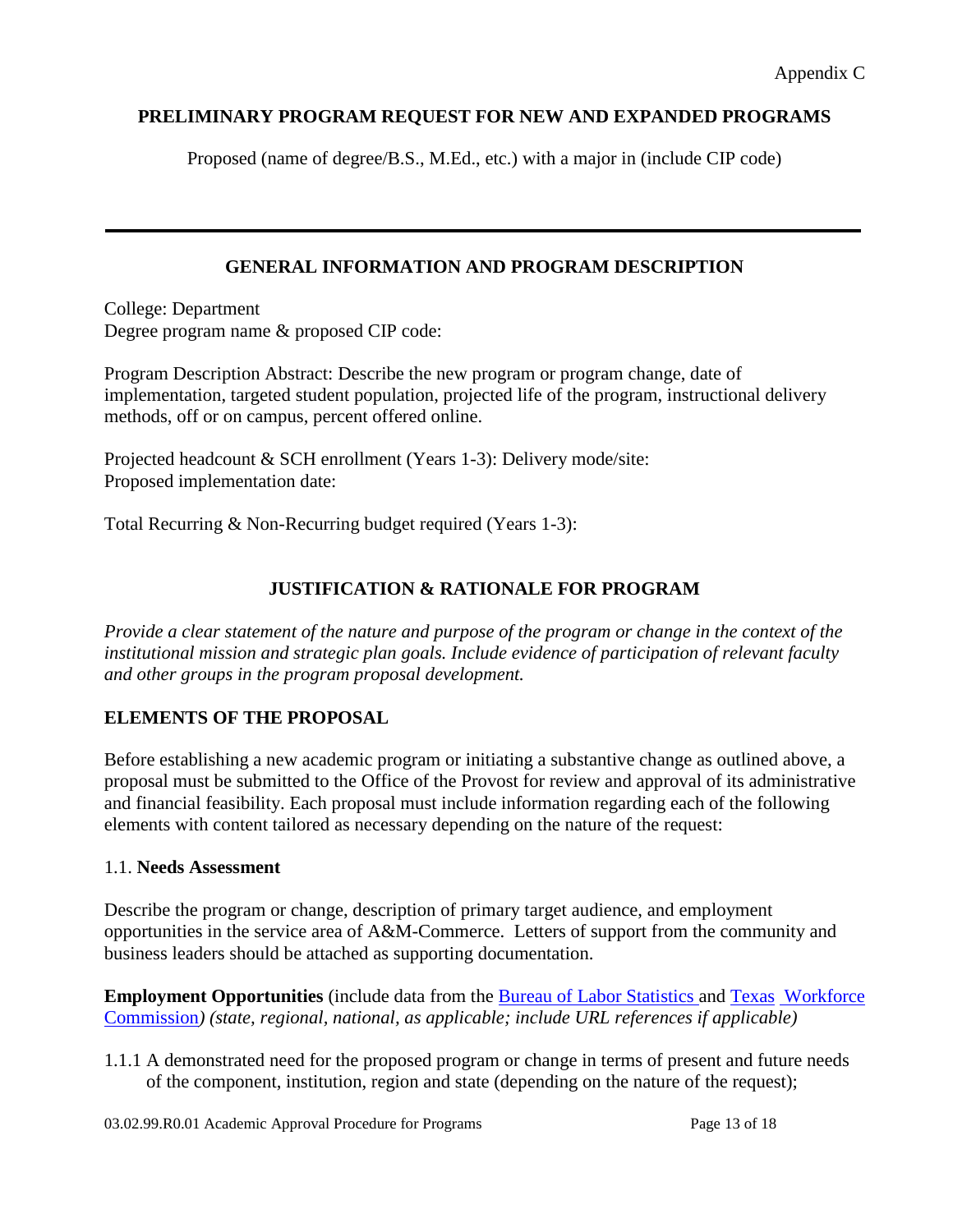- 1.1.2.Description of how the proposed program or change would complement and strengthen existing programs or structures within the component and across the university'
- 1.1.3 *If* a proposed program for a new degree program represents a duplication of a similar program within the region and state, a rationale for its need; Are there similar programs in the state? How close are they to A&M-Commerce? What are their enrollments, graduates, and experience with placement of graduates? Describe faculty teaching in these programs in terms of numbers and qualifications.
- 1.1.4 Demonstrated student demand for the proposed new program or change to an existing program (including offering an existing program to a new location or through a new modality) and the likelihood of a sufficient critical mass of qualified applicants; and,
- 1.1.5 Projected Enrollment & Graduates for years 1-5 (include only new students, not students transferring from an existing program). Please include assumptions used to support numbers.

|        |  | Headcount SCH Degrees Awarded FT PT |  |
|--------|--|-------------------------------------|--|
| Year 1 |  |                                     |  |
| Year 2 |  |                                     |  |
| Year 3 |  |                                     |  |
| Year 4 |  |                                     |  |
| Year 5 |  |                                     |  |

- 1.1.6 Critical mass of qualified faculty and staff to be available to support a high quality program. If the request is for a new doctoral program, the following must be addressed as well.
	- a.A demonstrated regional, state or national unmet need for doctoral graduates in the field;
	- b.Evidence that existing doctoral programs in Texas cannot accommodate additional students, access to existing programs is limited, or that expanding existing programs is not feasible; and
	- c.Evidence of self-sustaining and excellence in the university's master's level program in the field and/or programs in related and supporting areas.

## 1.2 **Program Description**

*What are the student learning goals of the program and how will they be assessed during the initial program implementation and subsequently? Please describe in detail procedures for systematic evaluation of instructional results, including the process to monitor and evaluate programs and how results are used to improve institutional programs. For online or compressed programs, describe the methods for determining that levels of knowledge and competencies are comparable to those required in traditional formats and on campus have been achieved.*

- 1.2.1 educational objectives (student learning outcomes);
- 1.2.2 assessment strategies to be used of student learning outcomes;
- 1.2.3 admission standards;
- 1.2.4 certificate or degree requirements;
- 1.2.5 mode of course delivery and primary location of the faculty and students involved;
- 1.2.6 effect on existing programs in the component; and
- 1.2.7 program administration.
- 03.02.99.R0.01 Academic Approval Procedure for Programs Page 14 of 18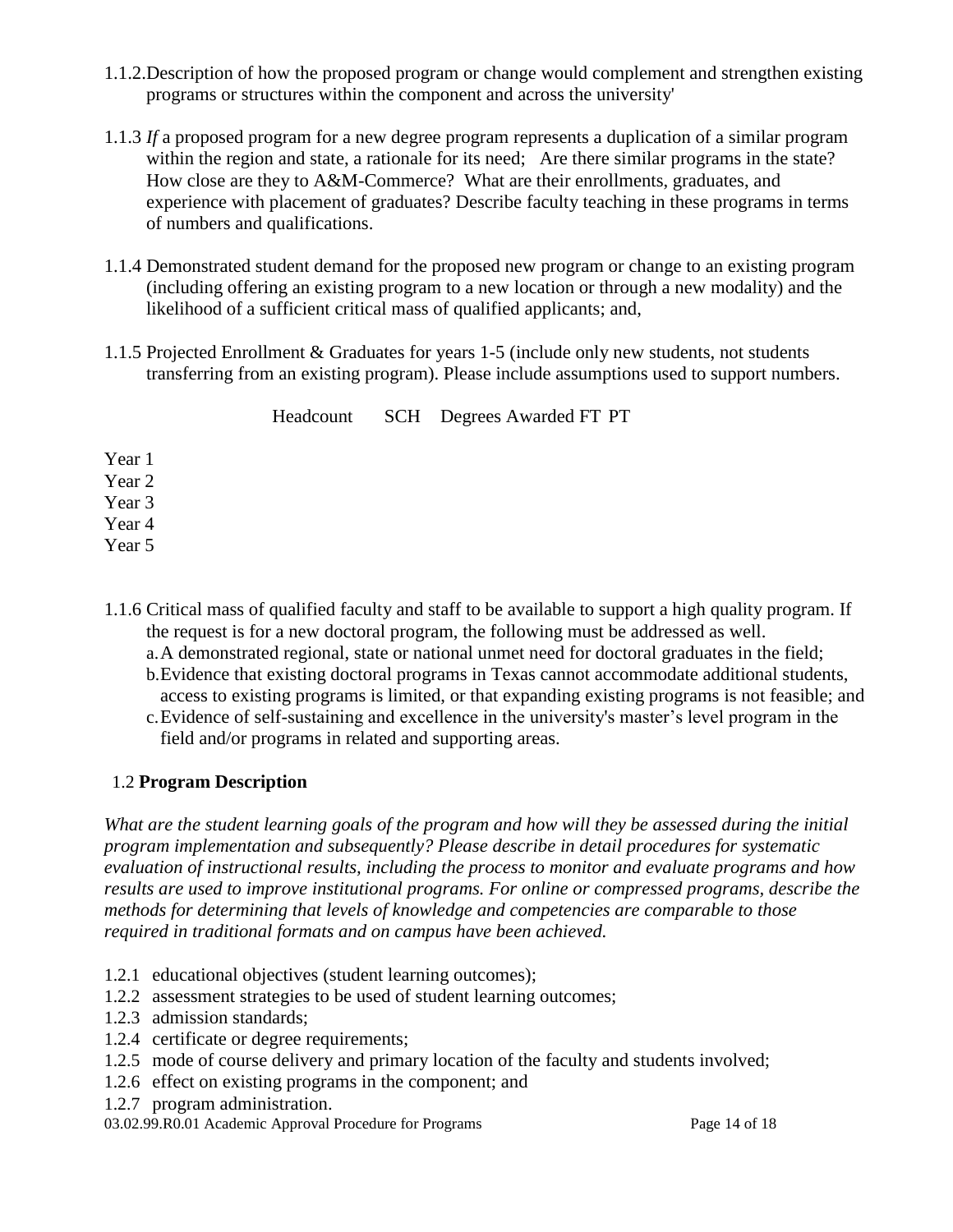1.3 **Governance** Information must address how the proposed academic program will fit within the organizational structure of the university, the point of contact and responsibility for oversight and management of the proposed program.

#### 1.4 **Resources**

- 1.4.1 Faculty Qualifications & Need Indicate the faculty coordinator for this program. Include a roster of faculty proposed to teach in the program, and their credentials using the A&M-Commerce faculty credentialing template.
- 1.4.2 resources needed for the new program start-up or other proposed substantive change (e.g., administrative infrastructure, faculty and staff, facilities, equipment, library and related information technology);
- 1.4.3 information technologies and classroom support necessary to implement the proposed program or substantive change;
- 1.4.4 future expectations of financial support; and
- 1.4.5 plan for self-sufficiency;
- 1.4.6 A table summarizing the projected five-year costs and potential sources of funds must be included covering the following items:

**Faculty**. Indicate the number of new faculty who will be needed and include a detailed description of the percent of time existing faculty will be reallocated to this program. Include the number and names where appropriate of core  $\&$  support faculty, qualifications which will be required, planned additions, etc.

## **Other Personnel**

*(clerical, other support staff)*

#### **Graduate Assistants**

*(reference needs if applicable to program)*

**Supplies, Materials**

## **Library (send request to the director of James Gee Library) Equipment, Facilities**

**Clinical/Internship Sites**

*(include overview or detail as applicable)*

**Accreditation** *(institution's intention*)

## **Educator Certification Program**

*Rated 'Accredited' by the State Board of Educator Certification*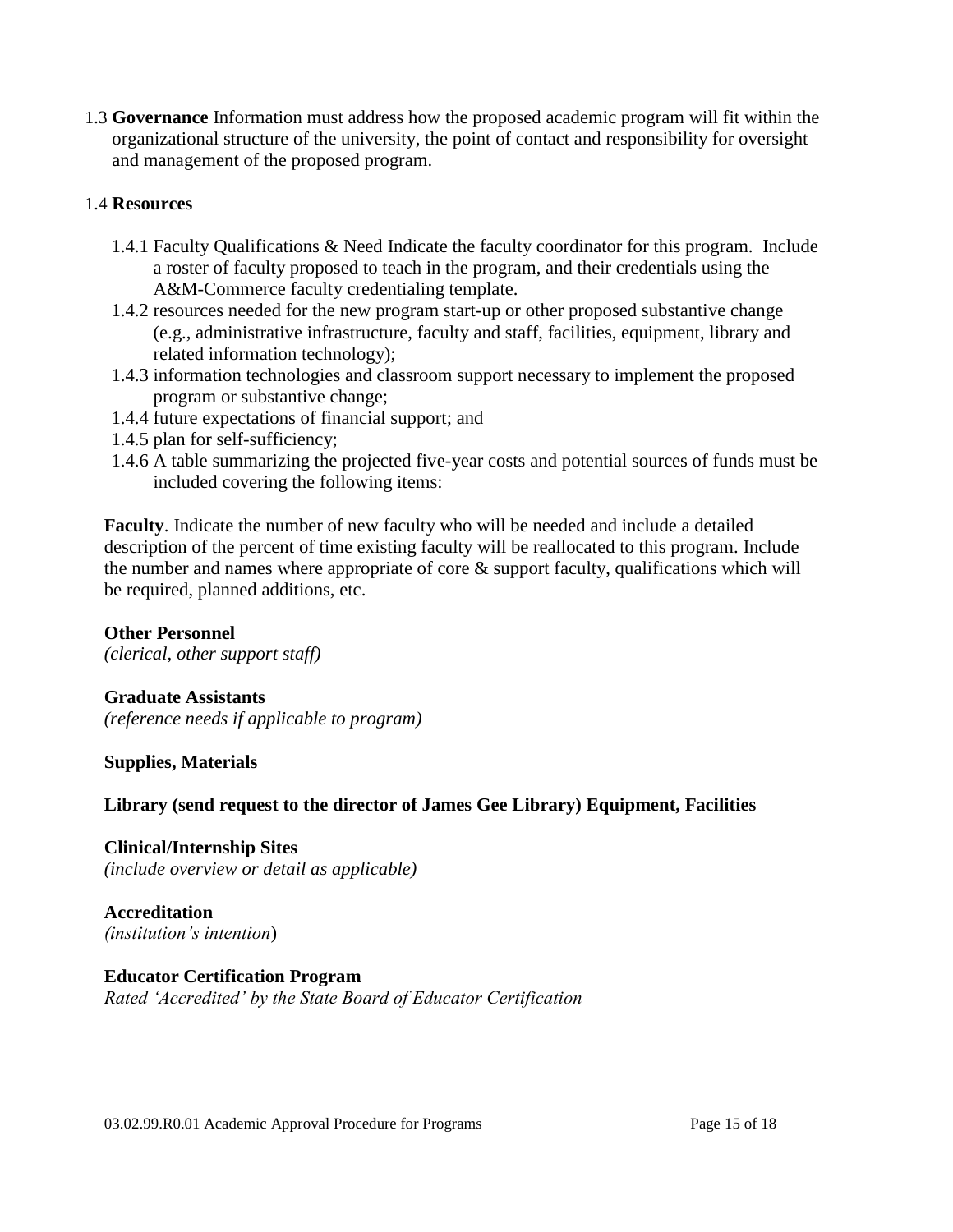# **COSTS & FUNDING SOURCES**

| <b>RECURRING</b><br><b>COSTS</b>                                     |  | Year 1 Year 2 Year 3 Year 4 Year 5 |  | <b>REVENUE</b>                                            |  | Year 1 Year 2 Year 3 Year 4 Year 5 |  |
|----------------------------------------------------------------------|--|------------------------------------|--|-----------------------------------------------------------|--|------------------------------------|--|
| Full Time HC<br>Faculty<br>(Excluding<br>Benefits) HC/\$             |  |                                    |  | Projected State<br>Revenue                                |  |                                    |  |
| <b>Adjunct Faculty \$</b>                                            |  |                                    |  | Other State<br>Funding                                    |  |                                    |  |
| Administrative<br>Support HC                                         |  |                                    |  | Internal<br>Reallocation*<br>Describe in the<br>narrative |  |                                    |  |
| Administrative<br>Support                                            |  |                                    |  | Other                                                     |  |                                    |  |
| Graduate<br><b>Assistants</b>                                        |  |                                    |  |                                                           |  |                                    |  |
| Supplies &<br>Materials                                              |  |                                    |  |                                                           |  |                                    |  |
| Library<br>Resources                                                 |  |                                    |  |                                                           |  |                                    |  |
| <b>IT Resources</b>                                                  |  |                                    |  |                                                           |  |                                    |  |
| Facilities (include<br>new space<br>needed, projected<br>rent, etc.) |  |                                    |  |                                                           |  |                                    |  |
| Equipment<br>(please describe)                                       |  |                                    |  |                                                           |  |                                    |  |
| <b>Total Recurring</b><br><b>Costs</b>                               |  |                                    |  |                                                           |  |                                    |  |
| NON-<br><b>Recurring/Start</b><br><b>Up Costs</b>                    |  |                                    |  |                                                           |  |                                    |  |
| <b>Total Projected</b><br><b>Costs</b>                               |  |                                    |  | <b>Total Projected</b><br>Revenues                        |  |                                    |  |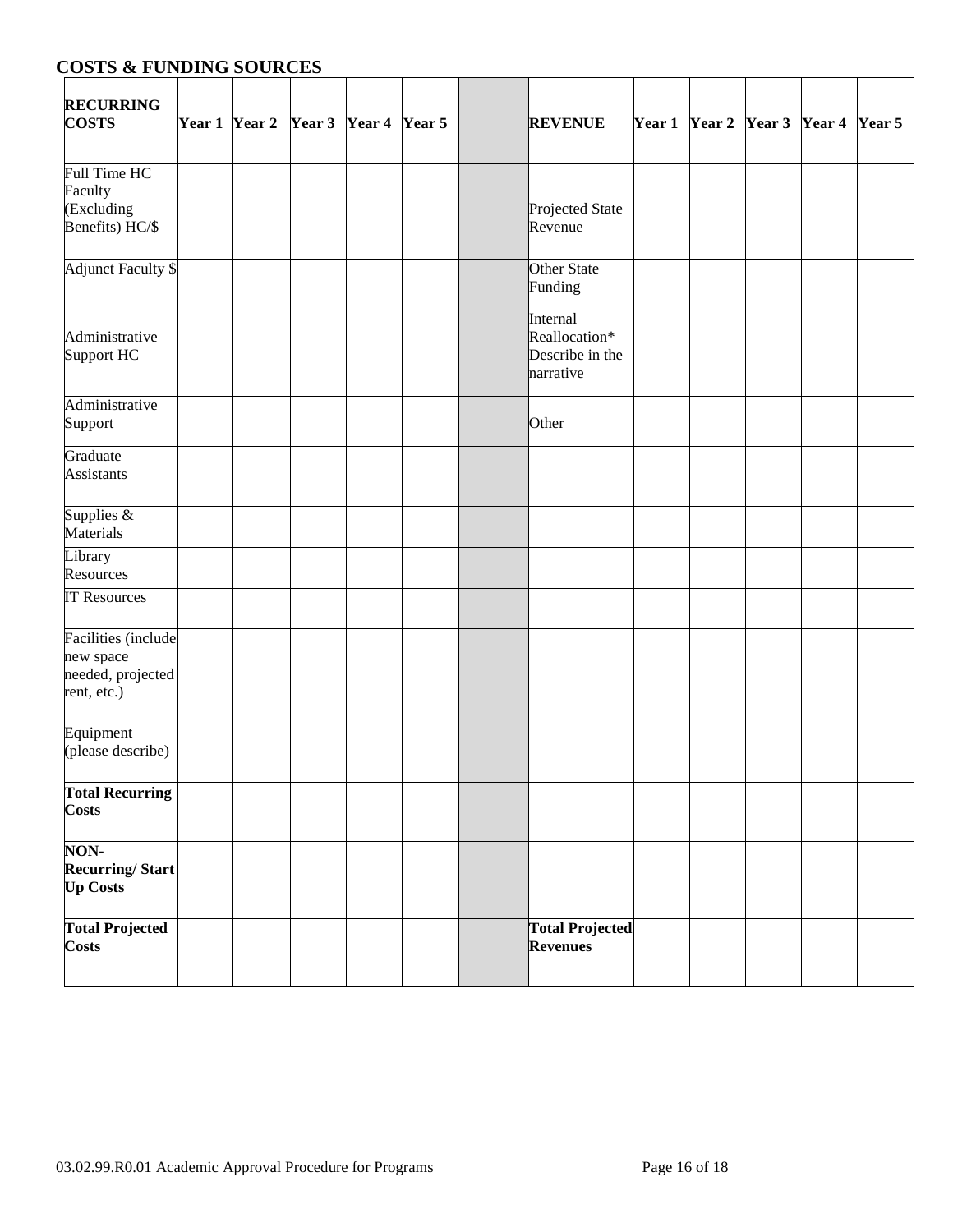## **PRELIMINARY APPROVAL REQUIRED SIGNATURES**

(Approvals to be simultaneous) (Please Sign, Date, and Return to the Office of the Provost)

| Department Head                                        | Date |
|--------------------------------------------------------|------|
| Academic Dean                                          | Date |
| Faculty Senate Curriculum Chair                        | Date |
| <b>Faculty Senate President</b>                        | Date |
| <b>Vice President for Business</b>                     | Date |
| Provost Approval (with Deans Council affirmation) Date |      |

*The president of the institution is required to certify that the institution will have funds sufficient to support the proposed program and is committing more than 50 percent of the funds from existing fund sources towards the projected costs over the first five years.*

President Date